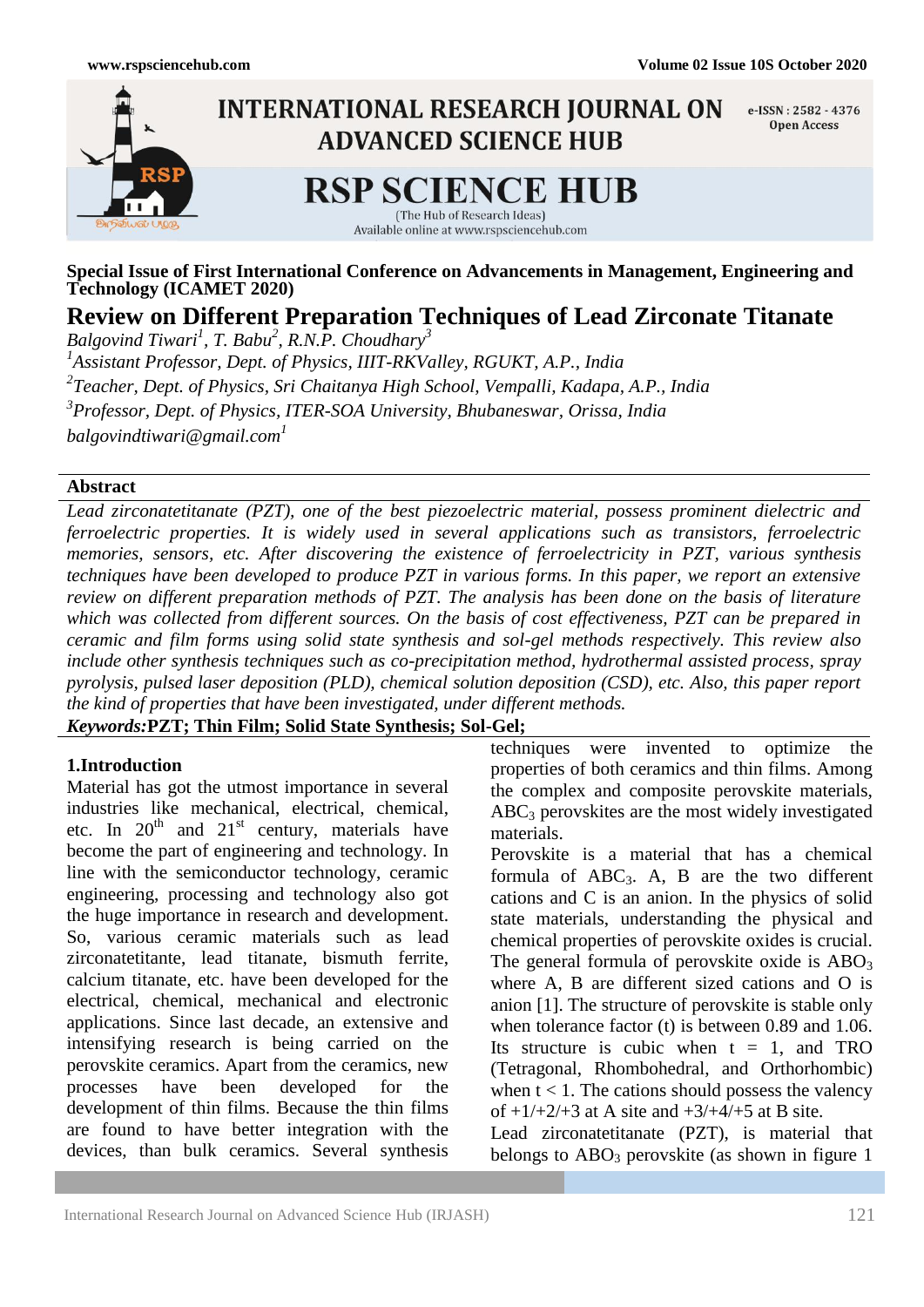(a)) family [2]. It is used extensively in sensors, memories, MEMS, actuators, etc. The structure possess  $Pb^{+2}$  ions at A-site,  $Zr^{+4}$  and  $Ti^{+4}$  ions (together) at B-site.  $O^2$  ions occupy the faces of the unit cell [3]. The structural phase of PZT is usually tetragonal (as shown in figure 1 (b)), when the amount of  $Ti^{+4}$  is more [2].







## **Fig.1. (a) Cubic Structure, (b) Tetragonal Structure**

Density and uniformity of the polycrystalline material, is crucial for convenient usage in applications. Production of uniform and dense tetragonal PZT (T-PZT) ceramics, is quite not an easy thing. Because, T-PZT exhibit the mechanical strain due to the phase transition i.e. from cubic to tetragonal. Further, the strain creates internal mechanical stress and hence, the ceramic may broke easily. Therefore, T-PZT is less widely investigated. For more in-depth understanding on PZT as a material and its properties, bibliography can be referred.

### **2. Discussion and Analysis**

Various methods such as solid state synthesis, solgel, co-precipitation method, hydrothermal assisted process, spray pyrolysis, pulsed laser deposition (PLD), chemical solution deposition (CSD), etc. are available for the preparation of various types of materials. But in this work, review on only solid state synthesis and sol-gel has been focused.

### **2.1Solid State Synthesis**

Majority of the ceramic materials are usually processed through solid state synthesis. This is due to the following reasons:

- It involves low cost processing
- Method require less experimental facilities
- Takes less amount of time
- High purity chemicals can be mixed

The method involves the following disadvantages:

- Composition of the materials cannot be controlled
- The reactivity of the chemicals could be low
- Low reproducibility of the same kind of material
- It involves high temperature calcinations
- Uncontrolled microstructure growth

Solid state synthesis involve a series of steps as follows: stoichiometric calculations  $\rightarrow$  grinding  $\rightarrow$ calcination  $\rightarrow$  checking of phase formation  $\rightarrow$ pellet making  $\rightarrow$  sintering  $\rightarrow$  polishing  $\rightarrow$ electroding  $\rightarrow$  characterization (flow chart is given in figure 2). Stoichiometry should be chosen as per the desire or with specific aim. All the chemicals of high purity should be weighed accordingly and then mixed. Mixing of chemical powders can be done in two ways: one is dry grinding i.e. mixing the powders in open air and the other is wet grinding i.e. mixing the powders in alcohol like acetone, methanol, etc. Then the powders should be subjected to very high temperatures (below their melting point) i.e. calcining of powders. Structure of the calcined samples can be checked through x-ray diffraction technique. If the desired structure is confirmed/formed, then the powders would be cold pressed using conventional hydraulic press.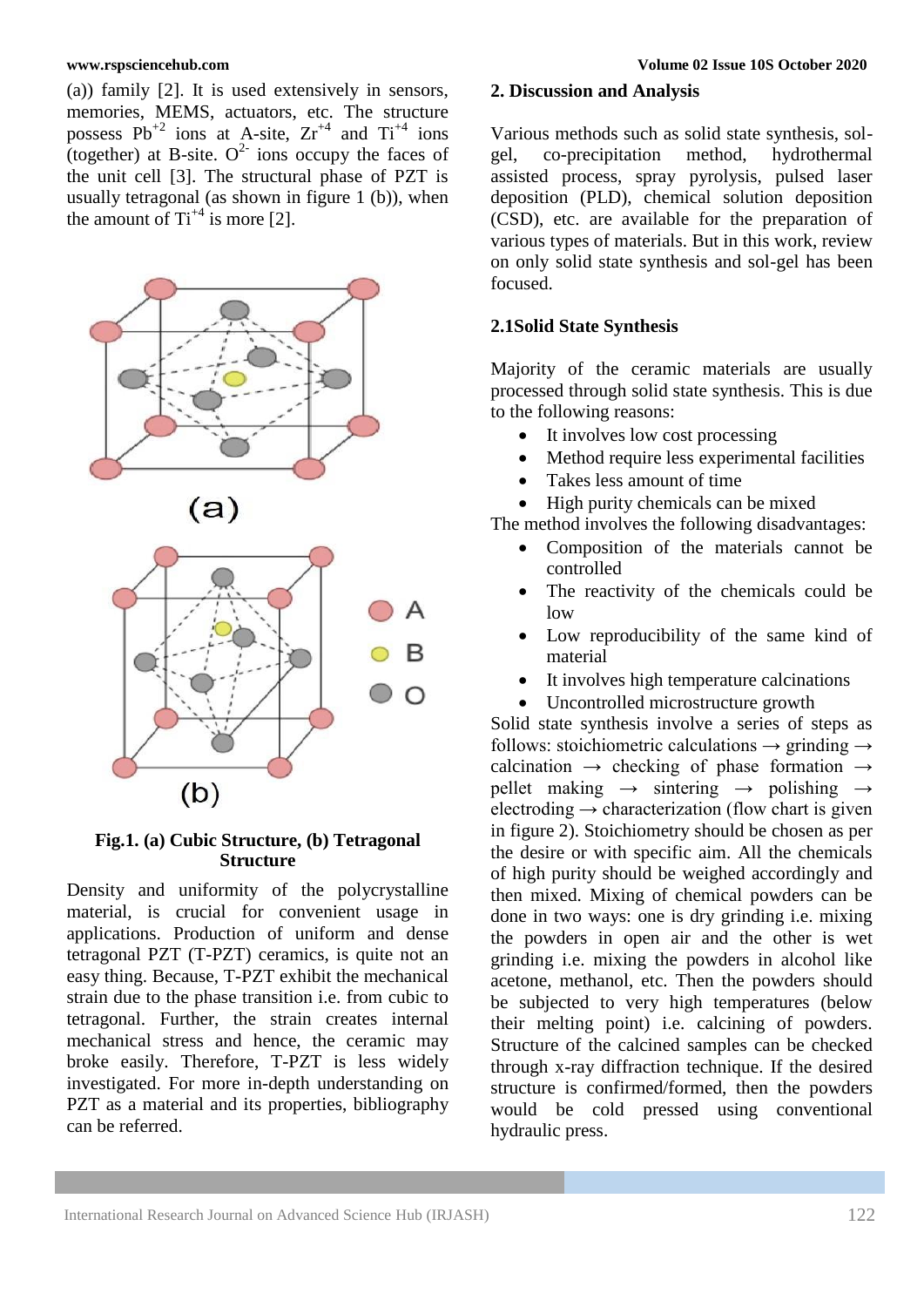

**Fig.2. Flow Chart of Solid State Synthesis**

The press can be done at different pressures, depending on the strength of the machine. Through the process of cold pressing, the powders will be transformed into the pellets in the form of discs of different diameters. Depending on usage, the thickness of the pellets would vary large in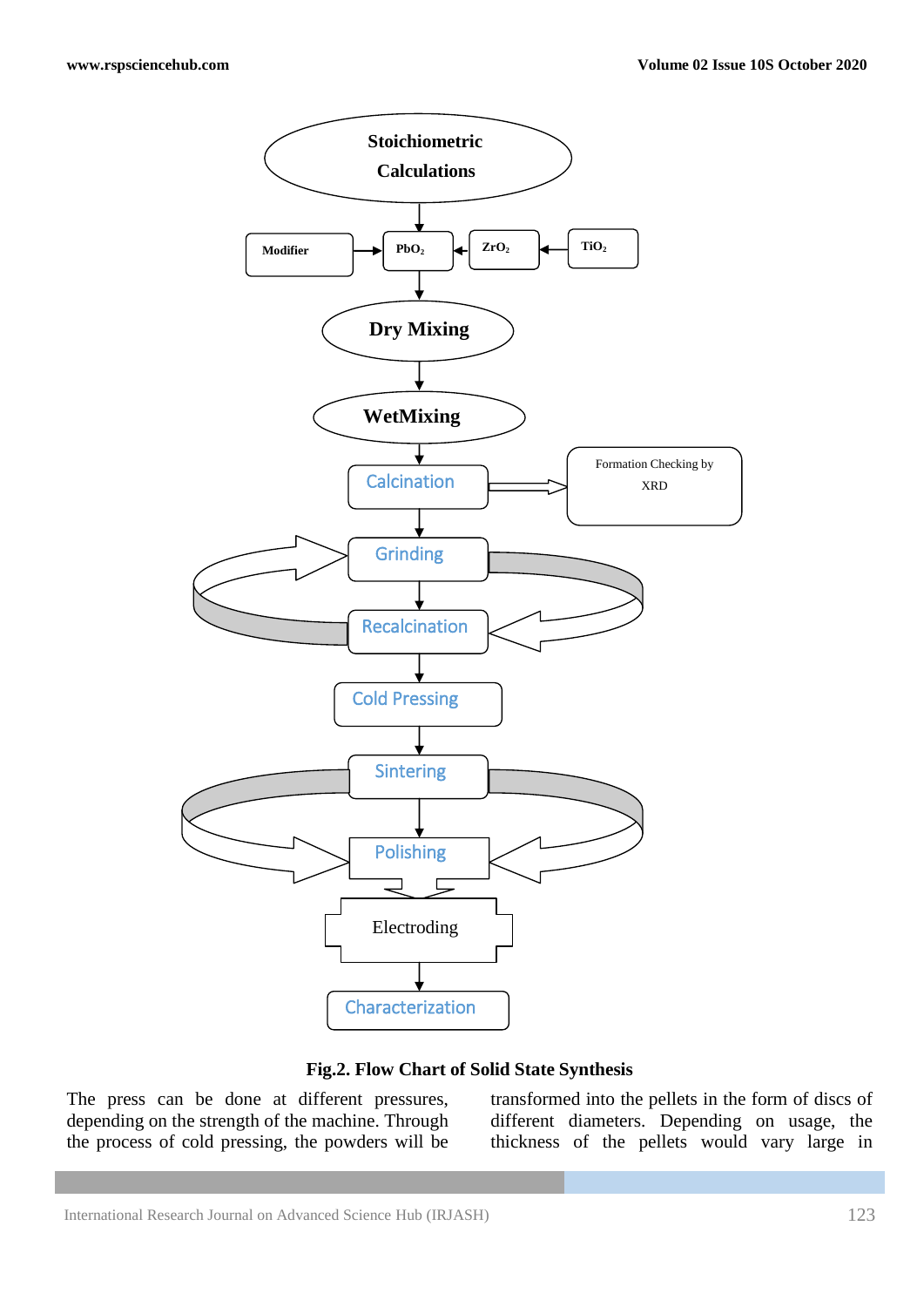magnitude. Then the pellets will be made ready for electrical characterization, after polishing and electroding. Polishing means the reduction of roughness of surface of material, by using air drying silver paste or others. It is worth to note that the processing conditions vary with the type and nature of material that is being processed. Lots of work has been reported by lots of researchers, on the solid state synthesized PZT ceramics. In one of the work [4], PZT of 52/48 ratio has been prepared by modifying it with cerium. It was observed that the relative permittivity of the PZT has been enhanced. In another work [1], it was observed that the impedance of PZT of 35/65 ratio, synthesized through solid state mixing only, has been altered with the substitution of cerium. In PZT of 35/65 ratio, it is identified from the scanning electron micrographs that the grains of the material are uniformly distributed on the surface [3]. It is concluded that the interesting electrical properties can be induced by PZT, when it is synthesized through solid state mixing of powders. For more understanding on this method, bibliography can be referred [1-11].

### **2.2 Sol-Gel Synthesis**

Majority of thin film materials are produced by synthesizing them through the sol-gel technique. Due to the versatile nature in behavior and properties of films, they can be integrated easily into the system of devices, than bulk ceramics. One of the technique to prepare easily the films, is identified as sol-gel. It has gone through various developments to become easy, reliable and robust preparation technique. Advantages of this process are as follows:

- Microstructure growth can be controlled
- Composition of material can be maintained
- Reactivity of chemicals can be high compared solid state method

• Possibility of using high purity chemicals

Some of the disadvantages of this method are as follows:

- Like solid state method, it also involves the high temperature processing
- Unlike solid state method, the cost ranges from medium to high

 Within stipulated time, the processing of samples should be completed

In one of the recent work of synthesis of PZT through sol-gel [12], 20% extra lead was added to sample to compensate the loss of lead. Usually, extra amount of lead source (i.e. 2% - 10%) will be added to the samples while synthesizing through solid state reaction. But for sol-gel precursors, the amount of extra lead added is a bit more than solid state powders. The properties of the film is summarized in table 1.

| S.No. | Property                     | Value                         |
|-------|------------------------------|-------------------------------|
|       | Dielectric Constant          | 1224.25                       |
|       | <b>Remanant Polarization</b> | $20.25 \mu$ C/cm <sup>2</sup> |
| 3.    | Coercive Field               | 54 kV/cm                      |
|       | <b>Current Density</b>       | $4.57 \times 10^{-7}$         |

 $Pb(Zr_053Ti_047)$ <sub>0.90</sub>Sc<sub>0.10</sub>O<sub>3</sub> is an epitaxial thin film with  ${100}$  orientation grown on MgO substrate. Due to the high dielectric constant (5700) and large dielectric breakdown strength (1.82 MV/cm) along with high energy storage characteristics, the aforementioned films are suggested for ferroelectric based capacitors [13]. For more understanding on this sol-gel method, bibliography can be referred [14-17].

The thin film of PZT has been realized as an energy harvester of both mechanical vibrations and magnetic energy [18]. The material (PZT/Ni) has been prepared by the deposition of the film on the Ni cantilever surface through pulsed laser deposition (PLD) method. The film was deposited at oxygen pressures (P) of 13 Pa, 26 Pa and 40 Pa. It is identified from the literature that deposition condition of PZT has been optimized in one of the work [19-20]. The details are as follows: 10 Hz is the repetition of rate of laser,  $2.5$  J/cm<sup>2</sup> is the magnitude of energy storage density, 10 Pa is the oxygen pressure, and 600 °C is the temperature of substrate.

Other methods such as co-precipitation method, hydrothermal assisted process, spray pyrolysis, etc. can be referred in bibliography [21-23]. **Conclusions**

In this paper, a review has been made to provide basic understanding on the synthesis methods of lead zirocnatetitanate. From the review, it has been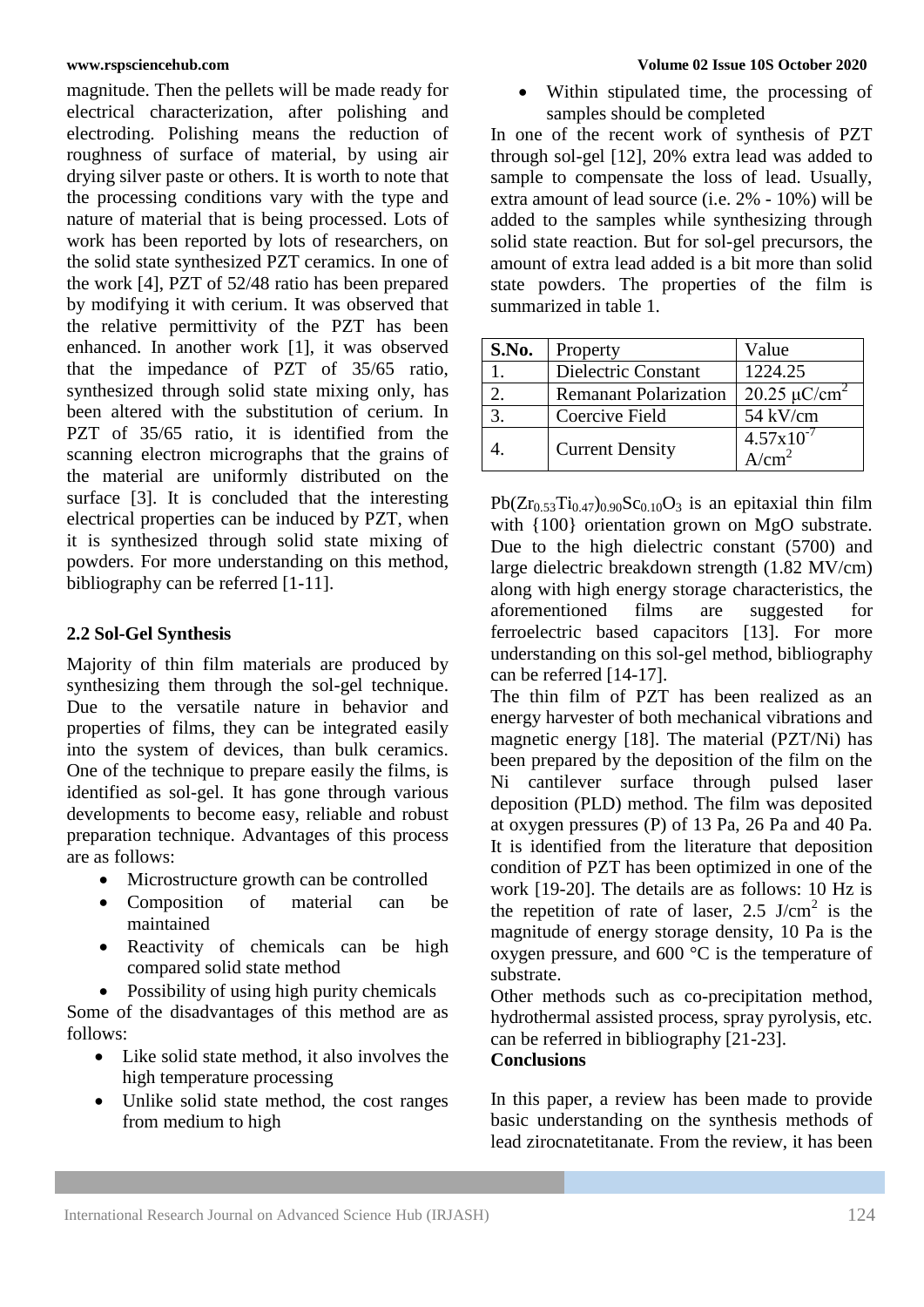identified solid state is the simpler and easy employable method, to prepare the samples of bulk ceramics. Sol-gel is little bit difficult to handle than solid state method. For the effective finding on the effect of solid state synthesis, it is recommended to investigate a single sample under different processing conditions. For instance, one sample can be subjected to different calcinations/sintering temperatures, and also a sample grinding should be done with the instruments not by hands.Composition, morphology and reactivity of material can be well controlled through sol-gel, than solid state method of preparation.

# **Acknowledgement**

We thank the partial financial support of DST-SERB.

# **References**

- [1] Balgovind Tiwari, Babu T and ChoudharyRNP (2020). AC Impedance and Modulus Spectroscopic Studies of Pb $(Zr_{0.35})$  $_{x}Ce_{x}Ti_{0.65}$ ) $O_{3}$  (x = 0.00, 0.05, 0.10, 0.15) Ferroelectric Ceramics, Materials Chemistry and Physics, 256,123655.
- [2] NiranjanSahu, Study of Crystal Structure and Electrical Properties on Lead Titanate and Lead ZirconateTitanate Based Ceramic Oxides, Ph.D. Thesis, NIT Rourkela, Orissa, India: 2011.
- [3] Tiwari B, Babu T and Choudhary RNP (2020). Synthesis of  $Pb(Zr_{0.35}-xMn_xTi_{0.65})O_3$ , x = 0.00, 0.02, 0.06, 0.10 ceramics and their structural, dielectric characteristics, Materials Research Express, 7, 055701.
- [4] Tiwari B, Babu T, Choudhary RNP (2020). Dielectric, impedance and modulus spectroscopy of  $Pb(Zr_{0.52-x}Ce<sub>x</sub>Ti_{0.48})O<sub>3</sub>$  (x = 0.00, 0.10) ferroelectric ceramics.PhysicaScripta,95, 115806.
- [5] Tiwari B, Choudhary RNP (2010). Frequencytemperature response of Ce modified  $Pb(Zr_{0.65})$  $_{x}Ce_{x}Ti_{0.35}$ ) $O_{3}$  ferroelectric ceramics: Impedance spectroscopic studies, Journal of Alloys and Compounds, 4931-2, 1-10.
- [6] Tiwari B, Choudhary RNP (2008).Complex Impedance Spectroscopic Analysis of Mn

modified Pb( $Zr_{0.65}$ -<br>
m<sub>x</sub>Mn<sub>x</sub>T<sub>i<sub>0.35</sub>)O<sub>3</sub>Electroceramics. Journal of</sub>  $x$ Mn<sub>x</sub>Ti<sub>0.35</sub>)O<sub>3</sub>Electroceramics. Journal of Physics and Chemistry of Solids, 69, 2852-

[7] Tiwari B, Choudhary RNP (2009).Effect of Mn-substitution on structural and dielectric properties of  $Pb(Zr_{0.65-x}Mn_xTi_{0.35})O_3$  ceramics. Solid State Sciences, 11, 219-223.

2857.

- [8] Tiwari B, Choudhary RNP (2009).Frequencytemperature response of  $Pb(Zr_{0.65-x}Ce<sub>x</sub>Ti_{0.35})O<sub>3</sub>$ ferroelectric ceramics: Structural and dielectric studies. Physica B: Condensed Matter, 404, 4111-4116.
- [9] Balgovind Tiwari, Babu T and ChoudharyRNP (2020).Effect of Manganese Doping on Dielectric Characteristics of Lead ZirconateTitanate of Different Zirconium/Titanium Ratios. IOP Con. Series: Materials Science Engineering,764, 012029.
- [10]Tiwari B, Choudhary RNP (2010).Study of Impedance Parameters of Ce modified  $Pb(Zr_{0.65-x}Ce<sub>x</sub>Ti<sub>0.35</sub>)O<sub>3</sub>$  Ceramics. IEEE Transactions on Dielectrics and Electrical Insulation Society, 17, 5-17.
- [11]Tiwari B, Choudhary RNP (2010).Effect of mn on structural and dielectric properties of  $Pb(Zr_{0.52}Tti_{0.48})O_3$ electroceramic. IEEE Transactions on Dielectrics and Electrical Insulation Society, 22, 3046-3052.
- [12]Rodriguez Aranda MC, Calderon pinar F, Hernandez Landaverde MA, Heiras J, Zamorano-Ulloa R, Ramirez Rosales D, and Yanez Limon JM (2016).Photoluminiscence of sol-gel synthesized PZT powders, Journal of Luminiscence, 179, 280-286.
- [13]Samanta S, Sankaranarayanan V, Sethupathi K (2018). Band gap, piezoelectricity and temperature dependence of differential permittivity and energy storage density of PZT with different Zr/Ti ratios. Vacuum, 156, 456- 462.
- [14]Radhouane Bel HadjTahar, Noureddine Bel HadjTahar, and Abdelhamid Ben Salah (2007). Preparation and characterization of PZT solid solutions via sol-gel process, Journal of Crystal Growth, 307, 40-43.
- [15]Chen Z, Yang C, Bo Li, Mingxia Sun, and Bangchao Yang (2005). Preferred orientation controlling of PZT (52-48) thin films prepared